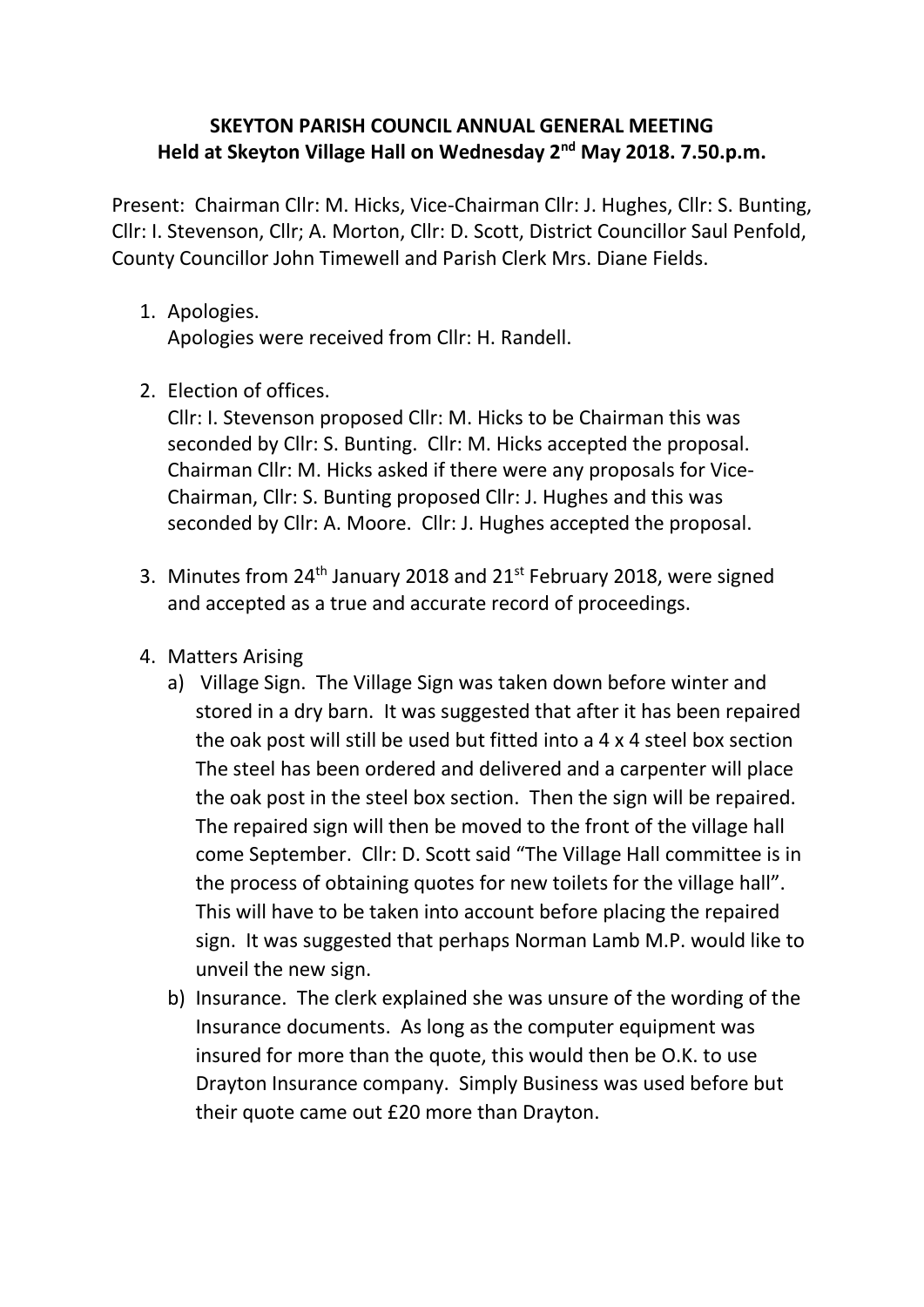- 5. Correspondence
- a) A Newsletter with Crime Updates  $(1<sup>st</sup> March 31<sup>st</sup> March 2018)$ has been received. Unfortunately, it does not give individual crimes in parishes.
- b) E-mails concerning updates from Vattenfall dates 23rd March and 25<sup>th</sup> April, 2018 have been received. As stated before in the minutes this does not affect Skeyton.
- c) River maintenance and flood prevention April 2018 to March 2019, correspondence has been received. Tributaries run through the village into the River Bure, King's Beck and Stakebridge Beck.
- d) Notification from NNDC regarding local Government Boundary Committee. May 2019 elections will take place and there will be one Councillor to represent Worstead Ward. Scottow, Skeyton, Swanton Abbott, Westwick and Worstead, will all come under Worstead Ward loosing Felmingham and Suffield.
- e) A litter and recycling bin catalogue has been received.
- f) A Calor Gas project flyer has been received where you could bid for funds on a project. This was given to Cllr: D. Scott who sits on the Village Hall Committee.
- g) NNDC are putting on a free event at Holt on "Learn how to write a successful funding bid". This event will take place om May 16<sup>th</sup>.
- 6. Planning
	- a) PU/17/1160
	- b) PF/18/0702. The Parish Council had no objections to these plans.
- 7. Finance
	- a) A VAT refund of £72.02 has been received.
	- b) Bottle Bank Credit of £104. 51 has also been received.
	- c) Section 1 of the Accounts (Annual Governance Statement) has been approved.

Section 2 of the Accounts (Accounting Statements) has been signed and approved.

- d) Bank Statements. Up to  $28<sup>th</sup>$  March 2018 = £2,462.47
- e) Clerks' Wages and Tax, cheque signed.
- f) Precept 2018-19, First half of the year received.
- g) Annual Subscription to NALC £96.91 cheque signed.